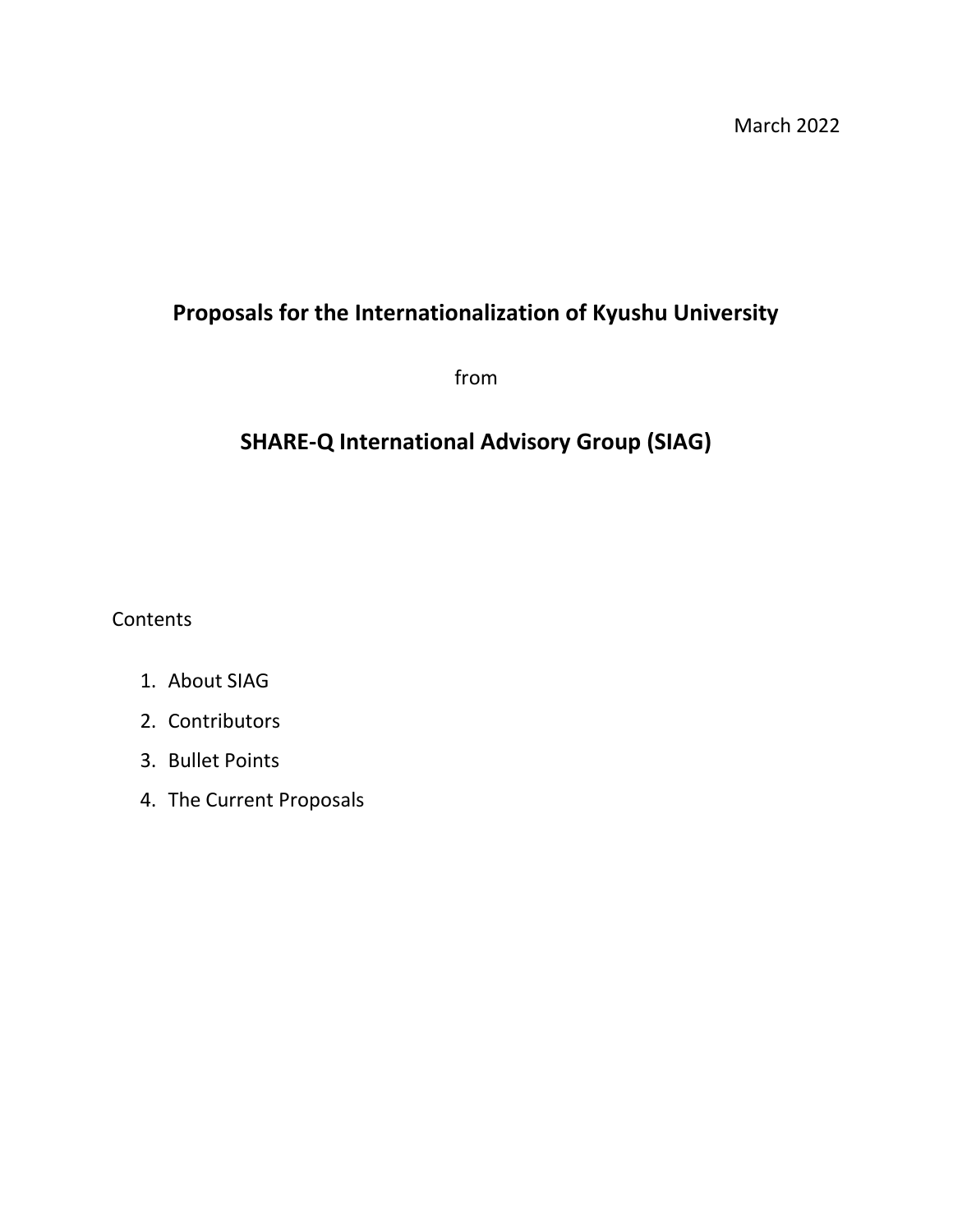## **1. About SIAG**

SIAG is an advisory group consisting of international faculty members at Kyushu University, appointed by SHARE-Q (the Strategic Hub Area for top-global Research Education – Kyushu University). SIAG aims to discuss and formulate recommendations on all matters relating to life and work as an employee of Kyushu University, particularly with a view to promoting the internationalization of the University.

SIAG focuses on two types of activities:

- a) The organization of Faculty Development sessions in English (FDE) Every academic year, SIAG endeavors to organize at least three FDEs on topics relevant to international faculty members at Kyushu University; the FDEs are open to all faculty members and administrative staff, for networking and exchange of information.
- b) The formulation of Proposals for the Internationalization of Kyushu University Every two years, SIAG prepares a memo with Proposals, to be submitted to the University Leadership. Previous Proposals were presented in March 2017 and September 2019. This is the third set of Proposals.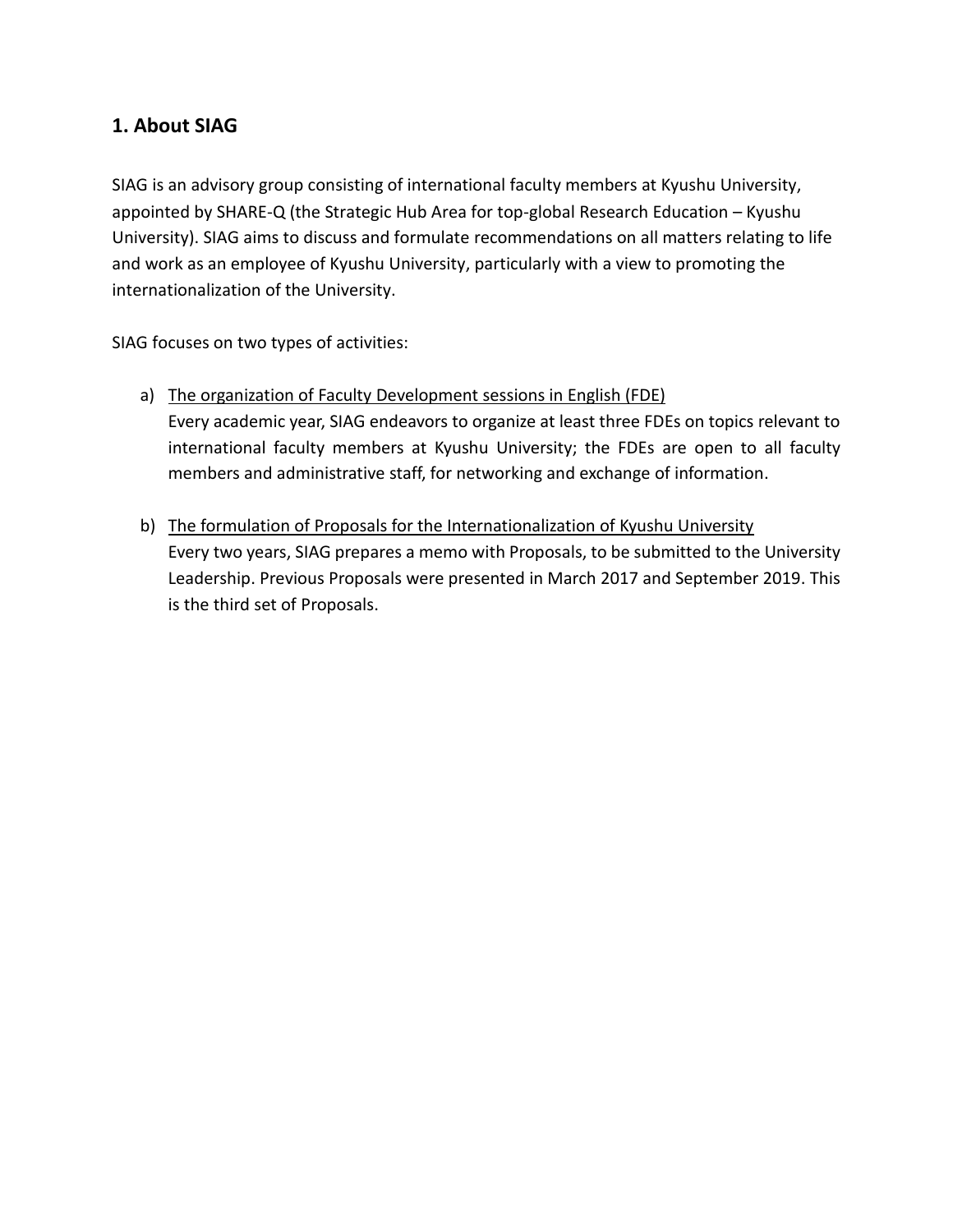## **2. Contributors**

## **SIAG Board Members**

| <b>Name</b>        | <b>Title</b>                        | Faculty                                               |
|--------------------|-------------------------------------|-------------------------------------------------------|
| Johan Lauwereyns   | Chair, Vice President,<br>Professor | <b>Arts and Science</b>                               |
| Junhai Guo         | Professor                           | International Student Center                          |
| <b>Andrew Hall</b> | Associate Professor                 | Social and Cultural Studies                           |
| Ellen Van Goethem  | Associate Professor                 | <b>Humanities</b>                                     |
| Xiaoyan Li         | <b>Associate Professor</b>          | School of Interdisciplinary Science<br>and Innovation |

#### **SIAG Associate Board Members**

| <b>Name</b>             | <b>Title</b>               | <b>Faculty</b>              |
|-------------------------|----------------------------|-----------------------------|
| Douglas Drummond        | Professor                  | Agriculture                 |
| Hemanta Hazarika        | Professor                  | Engineering                 |
| Jose M. M. Caaveiro     | Professor                  | Pharmaceutical Sciences     |
| Natalie Konomi          | Professor                  | Global Strategies Office    |
| <b>Huixin Liu</b>       | <b>Associate Professor</b> | Science                     |
| <b>Andrew Spring</b>    | <b>Associate Professor</b> | <b>Engineering Sciences</b> |
| Vishwajit Sur Chowdhury | <b>Associate Professor</b> | Arts and Science            |
| Osama Eljamal           | <b>Associate Professor</b> | <b>Engineering Sciences</b> |
| Caleb Carter            | Lecturer                   | <b>Humanities</b>           |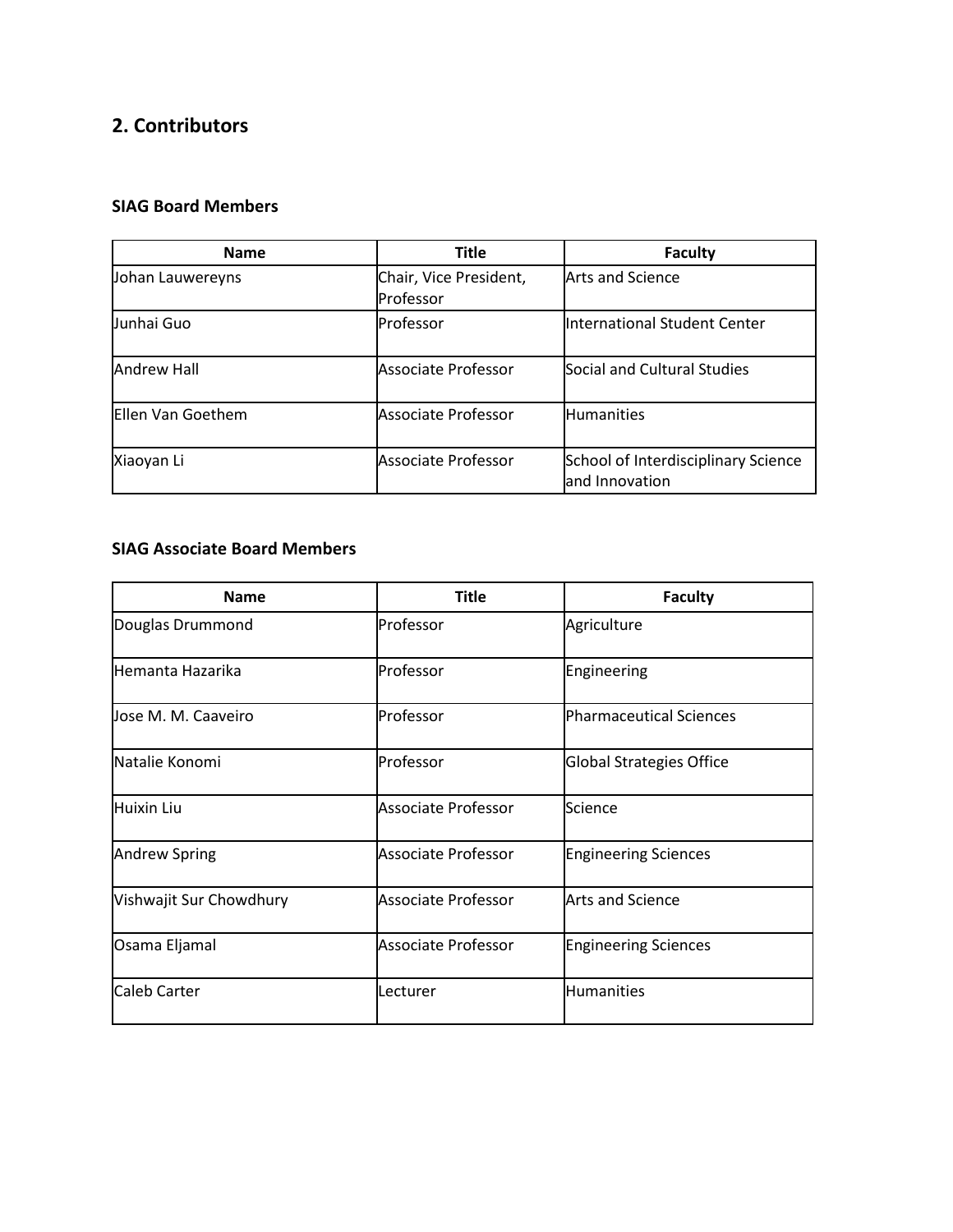## **3. Bullet Points**

- COMMUNICATION: More effort needs to be made across the University toward bilingual communication, particularly for administrative matters, making all relevant information, documents, and forms immediately accessible in English.
- DIVERSITY IN HIRING: The University leadership must provide real incentives for faculties to hire more international faculty members and effectively boost diversity at all levels, particularly in senior positions.
- RETENTION: Strategic efforts should be devoted toward retention of international faculty members at Kyushu University by providing an inclusive, supportive working environment that maximizes the academic performance, with clear pathways to promotion.
- REPRESENTATION: To accelerate the internationalization of the University, it is essential to have representation of international faculty members and administrative staff at all levels of management, decision-making and administration.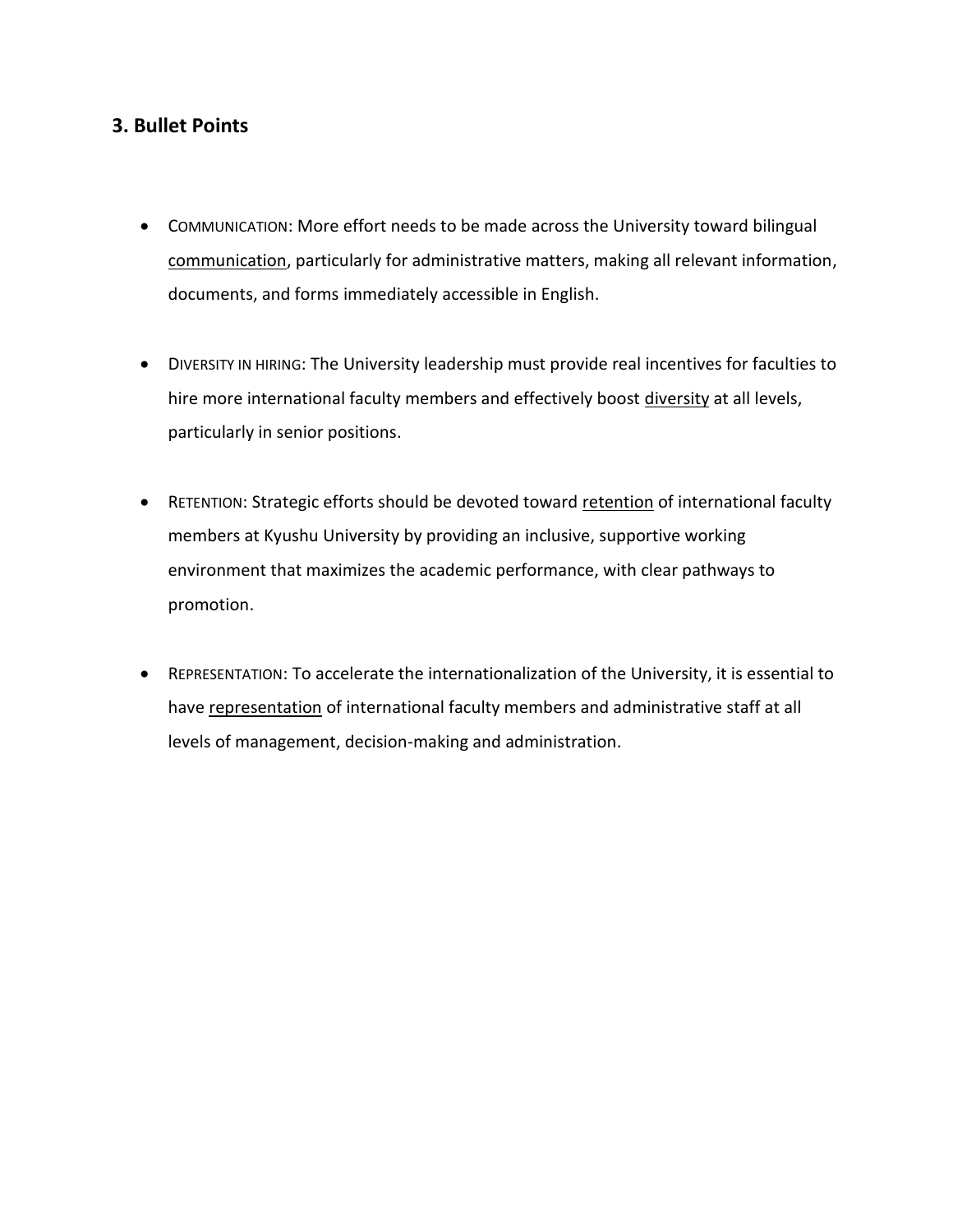## **4. The Current Proposals**

## *On bilingual communication.*

Significant progress has been made in bilingual (Japanese-English) communication, in emails, web pages, and official documents and forms, powered by automatic translation tools (e.g., DeepL). However, the progress is uneven and unsystematic, without any university-wide policy. We propose that the effort toward bilingual communication be boosted clearly via universitywide policy, to ensure that all relevant information, documents, and forms are available immediately also in English. This should be done in all Faculties, Graduate Schools, Schools and administrative offices. Specific initiatives toward this goal (which can be implemented at short notice) would be:

- 1. Create a systematic policy of immediate bilingual communication for email, forms, guidelines; also make the communication in Japanese clear and concise.
- 2. Ensure that all online systems (e.g., ASK) are made bilingual.
- 3. Appoint or hire a contact person in each administrative section responsible for communication in English.
- 4. Share good practices through interdepartmental cooperation; follow the example of the School of Interdisciplinary Science and Innovation.
- 5. Consider incentives for Japanese faculty members and administrative staff to work more in English.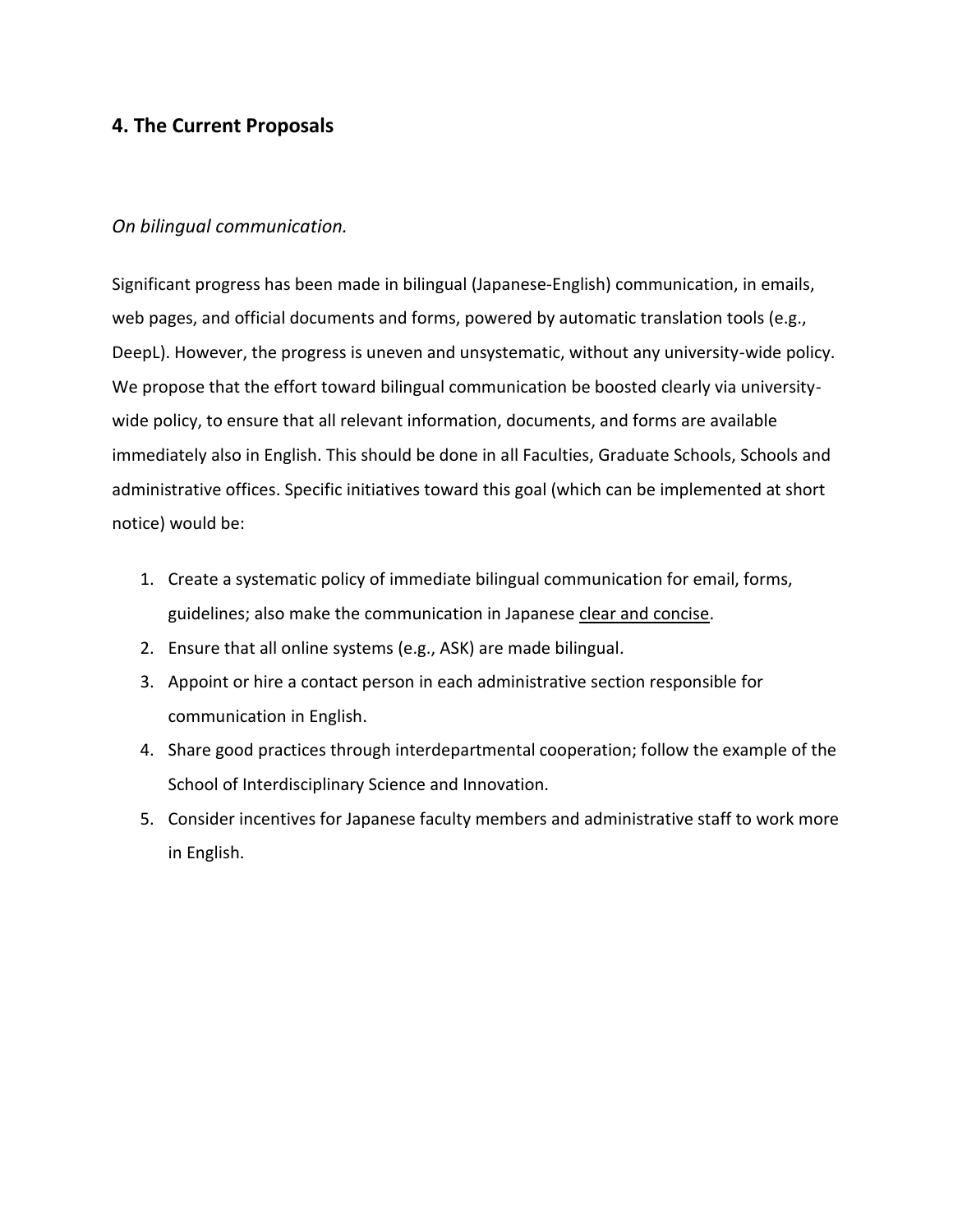## *On diversity in hiring.*

From 2011 to 2015 Kyushu University achieved significant growth in diversity, with 50-100% increase in international and female faculty members. However, since then, the growth has slowed, almost stagnated, falling below national averages. At the same time, the University's world rankings have started sliding down, hinting that the two trends may be connected. We propose that the University leadership should invest strongly in providing real incentives for faculties to hire more international faculty members and effectively boost diversity at all levels, particularly in senior positions. Specifically, we propose the following initiatives (which can be implemented relatively soon, dependent on executive decision-making):

- 1. Allocate new Personnel Points strategically to faculties to increase diversity, especially where there is a lack of international faculty members.
- 2. Strategically hire or promote international faculty members to senior positions (tenured Full Professor, tenured Associate Professor). Good examples exist (e.g., the Faculty of Agriculture), but the policy implementation is uneven across the University.
- 3. Set minimum requirements for diversity in Personal Points of faculties, to be reached in a medium-term time frame.
- 4. Provide clear contracts and pathways to promotion.
- 5. Apply an appropriate definition of diversity: female and/or international (i.e., non-Japanese at birth).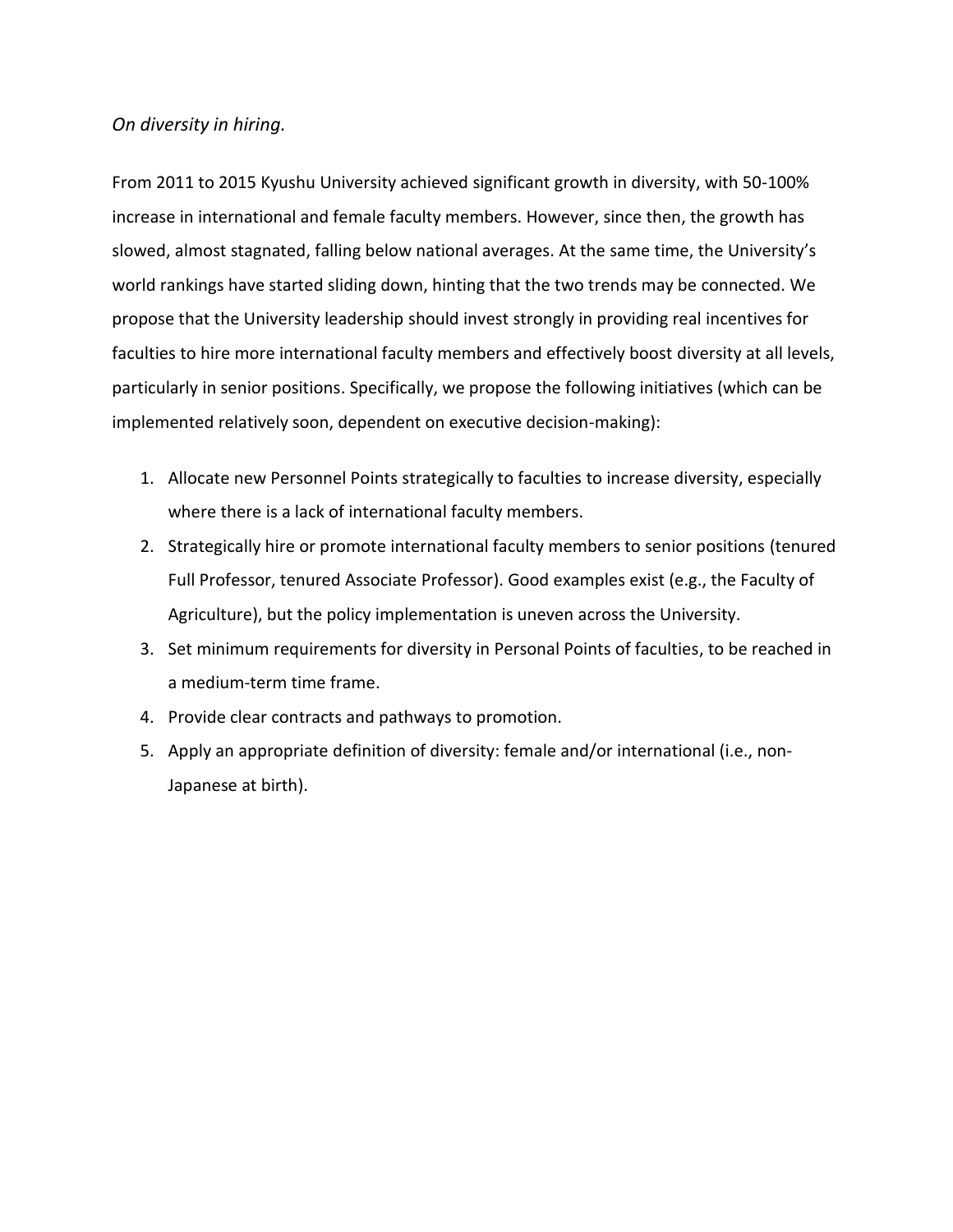### *On retention of international faculty members.*

The stagnation with respect to diversity may partially be due to a lack of retention of international faculty members. Some faculties have seen little or no growth, or even negative growth, with international faculty members leaving for better opportunities elsewhere. Such brain drain suggests that international faculty members are unable to reach their maximum academic potential at Kyushu University. To redress this situation, we propose that strategic efforts should be devoted toward providing international faculty members with an inclusive, supportive work environment that maximizes the academic performance, with clear pathways to promotion. Specific initiatives that can be organized in a relatively short time frame include:

- 1. Create an induction training or package for new international faculty members, familiarizing them with the systems and environment at Kyushu University.
- 2. Provide clear guidance on expectations and measures of good performance, with a stepby-step pathway to promotion.
- 3. Organize a university-wide sabbatical system, with proper support, so that all faculty members can benefit from regular Research and Study Leave. Note that "sabbatical" means full focus on research (not vacation, but exemption from teaching and administrative duties). The current approaches in different faculties are uneven and often very limited. A strong top-down policy is needed to create a proper rotation system, so that each faculty member can have their turn to fully focus on research.
- 4. Consider intramural funding, specifically targeting new collaborations between international and Japanese faculty members at Kyushu University.
- 5. Hire permanent staff (Japanese or international) who can provide proper administrative support for the internationalization of Kyushu University. Good English proficiency should be an absolute must for permanent administrative staff.